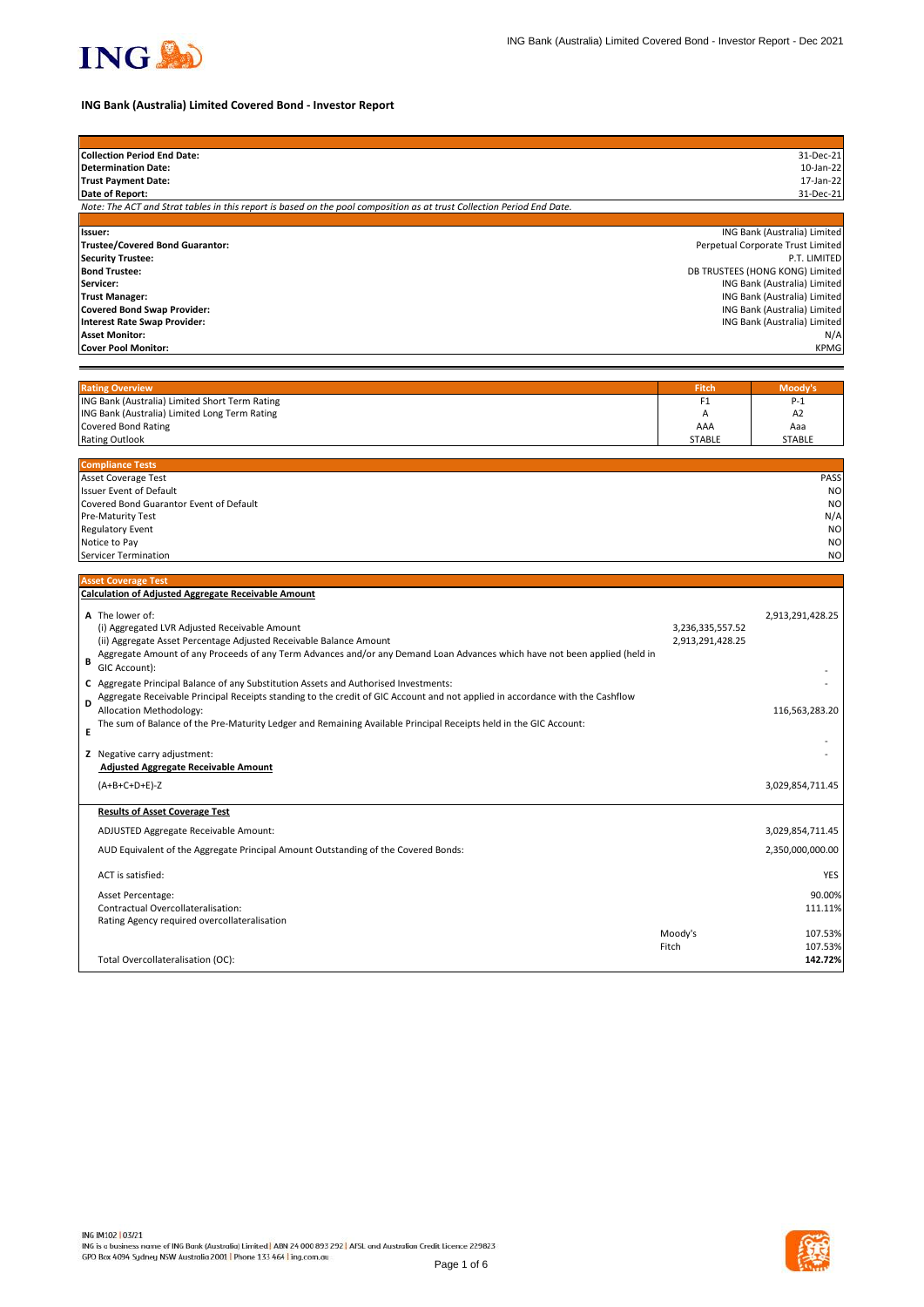

## **Bonds Issuance**

| <b>Bonds</b>                         | Series 1<br>(Matured on 07-Sep-21) | <b>Series 2</b> | Series 3       | <b>Series 4</b> | <b>Series 5</b><br>(Tranche 1) | Series 5<br>(Tranche 2) |
|--------------------------------------|------------------------------------|-----------------|----------------|-----------------|--------------------------------|-------------------------|
| <b>Issue Date</b>                    |                                    | 30-Aug-18       | 20-Aug-19      | 20-Aug-19       | 19-Aug-21                      | 3-Dec-21                |
| <b>Principal Balance</b>             |                                    | 600,000,000.00  | 250,000,000.00 | 500,000,000.00  | 625,000,000.00                 | 250,000,000.00          |
| <b>AUD Equivalent</b>                |                                    | 600,000,000.00  | 250,000,000.00 | 500,000,000.00  | 625,000,000.00                 | 250,000,000.00          |
| <b>Currency</b>                      |                                    | <b>AUD</b>      | <b>AUD</b>     | AUD             | AUD                            | <b>AUD</b>              |
| <b>Exchange Rate</b>                 |                                    | N/A             | N/A            | N/A             | N/A                            | N/A                     |
| <b>Coupon Frequency</b>              |                                    | Semi-Annual     | Quarterly      | Semi-Annual     | Quarterly                      | Quarterly               |
| <b>Coupon Rate</b>                   |                                    | 3.00%           | 3M BBSW+ 0.67% | 1.45%           | 3M BBSW+ 0.40%                 | 3M BBSW+ 0.40%          |
| <b>Listing</b>                       |                                    | N/A             | N/A            | N/A             | N/A                            | N/A                     |
| <b>ISIN</b>                          |                                    | AU3CB0255776    | AU3FN0049524   | AU3CB0265718    | AU3FN0062527                   | AU3FN0062527            |
| Note type                            |                                    | <b>FIXED</b>    | VARIABLE       | <b>FIXED</b>    | VARIABLE                       | VARIABLE                |
| <b>Maturity Date</b>                 |                                    | 7-Sep-23        | 20-Aug-24      | 20-Aug-24       | 19-Aug-26                      | 19-Aug-26               |
| <b>Extended Due for Payment Date</b> |                                    | 7-Sep-24        | 20-Aug-25      | 20-Aug-25       | 19-Aug-27                      | 19-Aug-27               |

| <b>Bonds</b>                         | <b>Series 6</b> |
|--------------------------------------|-----------------|
| <b>Issue Date</b>                    | 19-Aug-21       |
| <b>Principal Balance</b>             | 125,000,000.00  |
| <b>AUD Equivalent</b>                | 125,000,000.00  |
| <b>Currency</b>                      | <b>AUD</b>      |
| <b>Exchange Rate</b>                 | N/A             |
| <b>Coupon Frequency</b>              | Semi-Annual     |
| <b>Coupon Rate</b>                   | 1.10%           |
| <b>Listing</b>                       | N/A             |
| <b>ISIN</b>                          | AU3CB0282358    |
| Note type                            | <b>FIXED</b>    |
| <b>Maturity Date</b>                 | 19-Aug-26       |
| <b>Extended Due for Payment Date</b> | 19-Aug-27       |

## **Funding Summary**

|                           | <b>Nominal Value</b> |
|---------------------------|----------------------|
| Intercompany Note:        | 2,350,000,000.00     |
| Senior Demand Note:       | 1,003,918,026.43     |
| Subordinated Demand Note: |                      |
| <b>Total Funding:</b>     | 3,353,918,026.43     |

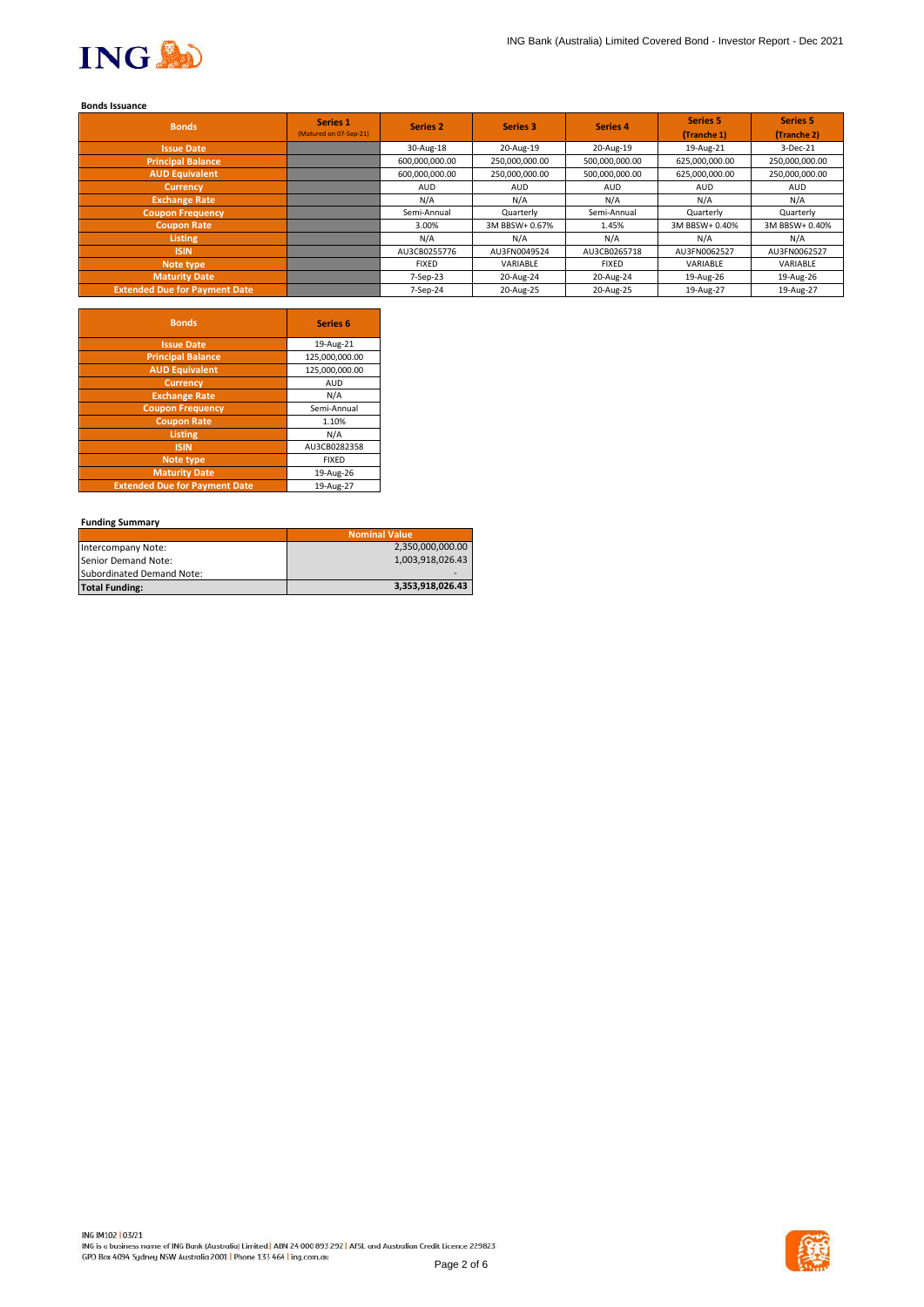

#### **Pool Summary Details**

| Table 1: Summary of Characteristics of the Pool |                  |
|-------------------------------------------------|------------------|
| Total Current Loan Balance (\$)                 | 3,237,354,743.26 |
| Number of Loans                                 | 11,378           |
| Average Loan Size (\$)                          | 284,527.57       |
| Maximum Current Loan Balance (\$)               | 1,567,583.68     |
| Total Security Value (\$)                       | 7,683,034,733.80 |
| Average Security Value (\$)                     | 675,253.54       |
| Weighted Average Current LVR                    | 53.77%           |
| <b>Maximum Current LVR</b>                      | 92.09%           |
| Weighted Average Indexed LVR                    | 46.40%           |
| Weighted Average Original Term (months)         | 344.67           |
| Weighted Average Seasoning (months)             | 53.19            |
| Weighted Average Remaining Term (months)        | 291.48           |
| Maximum Remaining Term (months)                 | 355.00           |
| <b>Investment Loans</b>                         | 11.09%           |
| Owner Occupied Loans                            | 88.91%           |
| <b>Fixed Rate Loans</b>                         | 5.20%            |
| Interest Only Loans                             | 3.82%            |
| Weighted Average Borrower Interest Rate         | 2.94%            |
| <b>Full Documentation Loans</b>                 | 100.00%          |
| Loans >30 days in arrears                       | 0.01%            |
|                                                 |                  |
| Prepayment history (CPR)                        | 29.27%           |
| Prepayment history (SMM)                        | 2.84%            |

#### **Table 2 : Outstanding Balance LVR Distribution**

| <b>Current LVR</b>    | <b>Current Balance</b>   | <b>Current Balance %</b> | <b>Number</b> | Number % |
|-----------------------|--------------------------|--------------------------|---------------|----------|
| $<=40%$               | 767,309,462.77           | 23.70%                   | 4,488         | 39.44%   |
| $>40\%$ & <=45%       | 239,374,495.13           | 7.39%                    | 839           | 7.37%    |
| $>45\%$ & <=50%       | 259,746,132.80           | 8.02%                    | 833           | 7.32%    |
| >50% & <=55%          | 282,434,827.75           | 8.72%                    | 854           | 7.51%    |
| >55% & <=60%          | 337,529,885.89           | 10.43%                   | 945           | 8.31%    |
| $>60\%$ & <=65%       | 328,094,889.87           | 10.13%                   | 896           | 7.87%    |
| $>65\%$ & $\leq$ 70%  | 308,421,499.60           | 9.53%                    | 789           | 6.93%    |
| $>70\%$ & $\leq 75\%$ | 345,994,840.57           | 10.69%                   | 844           | 7.42%    |
| $>75\%$ & $\leq 80\%$ | 234,923,750.68           | 7.26%                    | 565           | 4.97%    |
| $>80\%$ & <=85%       | 79,494,466.92            | 2.46%                    | 195           | 1.71%    |
| $>85\%$ & <=90%       | 44,144,585.80            | 1.36%                    | 107           | 0.94%    |
| >90% & <=95%          | 9,885,905.48             | 0.31%                    | 23            | 0.20%    |
| >95% & <=100%         | $\overline{\phantom{a}}$ | 0.00%                    |               | 0.00%    |
| >100%                 | $\overline{\phantom{a}}$ | 0.00%                    |               | 0.00%    |
| <b>Total</b>          | 3,237,354,743.26         | 100.00%                  | 11,378        | 100.00%  |

#### **Table 3 : Outstanding Indexed Balance LVR Distribution**

| <b>Indexed Current LVR</b> | <b>Current Balance</b>   | <b>Current Balance %</b> | <b>Number</b> | Number % |
|----------------------------|--------------------------|--------------------------|---------------|----------|
| $<=40%$                    | 1,127,531,395.78         | 34.83%                   | 5,789         | 50.88%   |
| $>40\%$ & <=45%            | 313,481,578.39           | 9.68%                    | 952           | 8.37%    |
| $>45\%$ & <=50%            | 329,376,911.02           | 10.17%                   | 936           | 8.23%    |
| >50% & <=55%               | 333,943,067.70           | 10.32%                   | 902           | 7.93%    |
| >55% & <=60%               | 322,226,886.67           | 9.95%                    | 834           | 7.33%    |
| $>60\%$ & <=65%            | 347,234,860.84           | 10.73%                   | 853           | 7.50%    |
| $>65\%$ & <=70%            | 295,311,125.88           | 9.12%                    | 704           | 6.19%    |
| >70% & <=75%               | 108,988,356.35           | 3.37%                    | 262           | 2.30%    |
| $>75\%$ & $\leq 80\%$      | 41,950,854.93            | 1.30%                    | 102           | 0.90%    |
| $>80\%$ & <=85%            | 12,826,405.78            | 0.40%                    | 34            | 0.30%    |
| $>85\%$ & <=90%            | 4,483,299.92             | 0.14%                    | 10            | 0.09%    |
| >90% & <=95%               | $\overline{\phantom{a}}$ | 0.00%                    |               | 0.00%    |
| >95% & <=100%              | $\overline{\phantom{a}}$ | 0.00%                    |               | 0.00%    |
| >100%                      | $\overline{\phantom{a}}$ | 0.00%                    |               | 0.00%    |
| <b>Total</b>               | 3.237.354.743.26         | 100.00%                  | 11.378        | 100.00%  |

## **Table 4 : Outstanding Balance Distribution**

| <b>Distribution</b> | <b>Current Balance</b> | <b>Current Balance %</b> | <b>Number</b> | Number % |
|---------------------|------------------------|--------------------------|---------------|----------|
| $0 - 50,000$        | 13,404,032.13          | 0.41%                    | 726           | 6.38%    |
| 50,001 - 100,000    | 58,780,205.61          | 1.82%                    | 768           | 6.75%    |
| 100,001 - 200,000   | 366,816,215.17         | 11.33%                   | 2,378         | 20.90%   |
| 200,001 - 300,000   | 699,786,508.44         | 21.62%                   | 2,818         | 24.77%   |
| 300,001 - 400,000   | 744,409,942.86         | 22.99%                   | 2,148         | 18.88%   |
| 400,001 - 500,000   | 577,946,499.99         | 17.85%                   | 1,303         | 11.45%   |
| 500,001 - 600,000   | 349,051,320.65         | 10.78%                   | 643           | 5.65%    |
| 600,001 - 700,000   | 203,280,049.51         | 6.28%                    | 315           | 2.77%    |
| 700,001 - 800,000   | 116,579,664.42         | 3.60%                    | 157           | 1.38%    |
| 800,001 - 900,000   | 74,158,728.02          | 2.29%                    | 88            | 0.77%    |
| 900,001 - 1,000,000 | 29,219,012.99          | 0.90%                    | 31            | 0.27%    |
| >1,000,000          | 3,922,563.47           | 0.12%                    |               | 0.03%    |
| <b>Total</b>        | 3,237,354,743.26       | 100.00%                  | 11,378        | 100.00%  |

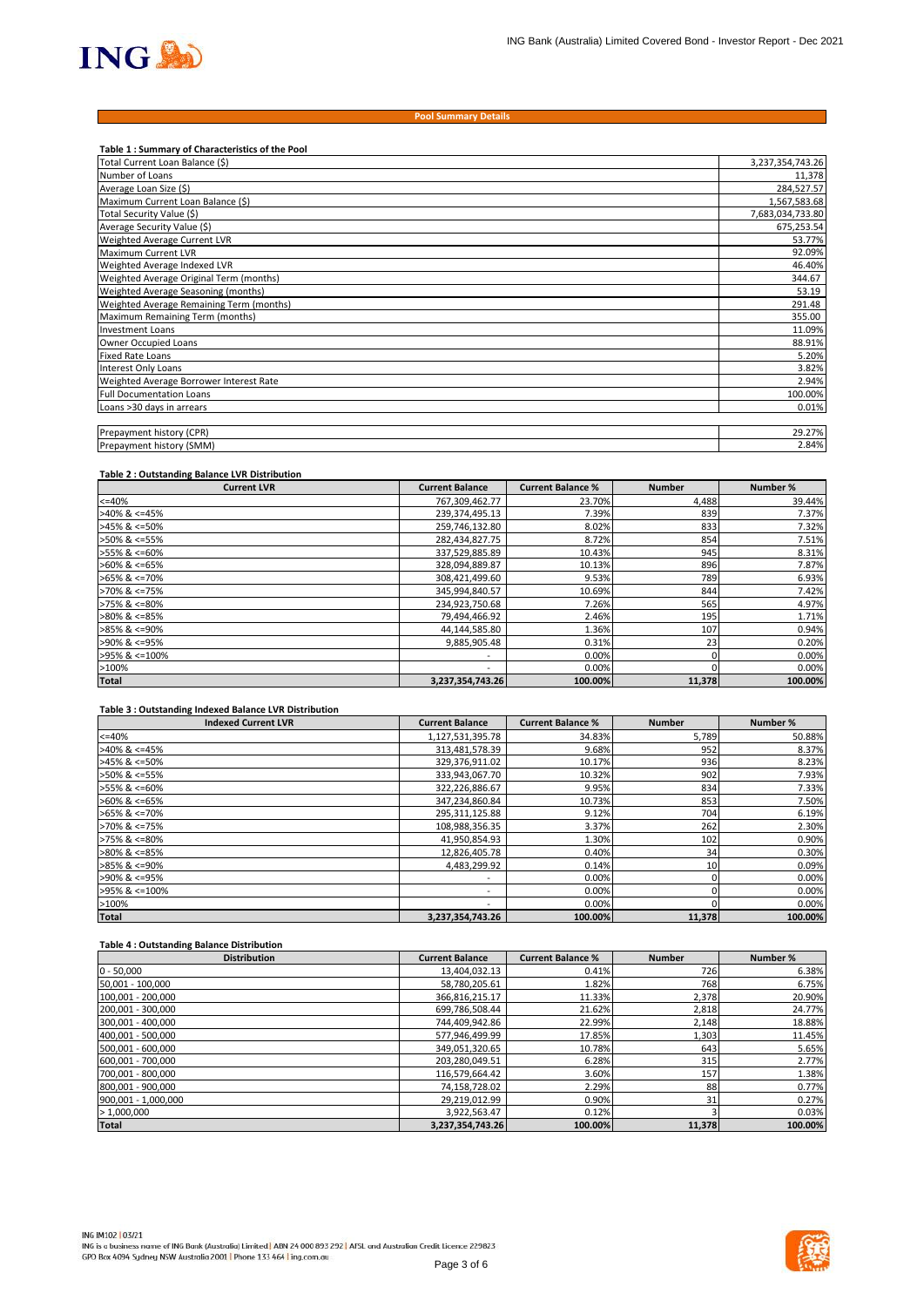

## **Table 5 : Mortgage Insurance**

| <b>Mortgage Insurer</b> | <b>Current Balance</b> | <b>Current Balance %</b> | <b>Number</b> | Number % |
|-------------------------|------------------------|--------------------------|---------------|----------|
| QBE                     | 13.983.337.49          | 0.43%                    | n7            | 0.85%    |
| <b>GENWORTH</b>         | 234.023.082.76         | 7.23%                    | 889           | 7.81%    |
| Uninsured               | 2.989.348.323.01       | 92.34%                   | 10.392        | 91.33%   |
| <b>Total</b>            | 3.237.354.743.26       | 100.00%                  | 11.378        | 100.00%  |

## **Table 6 : Geographic Distribution**

| <b>State</b> | <b>Current Balance</b> | <b>Current Balance %</b> | <b>Number</b> | Number % |
|--------------|------------------------|--------------------------|---------------|----------|
| <b>NSW</b>   | 1,144,865,711.48       | 35.36%                   | 3,571         | 31.39%   |
| <b>ACT</b>   | 132,287,882.98         | 4.09%                    | 461           | 4.05%    |
| <b>VIC</b>   | 1,046,919,622.70       | 32.34%                   | 3,588         | 31.53%   |
| <b>QLD</b>   | 415,182,236.21         | 12.82%                   | 1,642         | 14.43%   |
| <b>WA</b>    | 245,554,212.71         | 7.59%                    | 993           | 8.73%    |
| <b>SA</b>    | 191,308,566.53         | 5.91%                    | 857           | 7.53%    |
| <b>NT</b>    | 14,878,088.06          | 0.46%                    | 57            | 0.50%    |
| <b>TAS</b>   | 46,358,422.59          | 1.43%                    | 209           | 1.84%    |
| <b>Total</b> | 3,237,354,743.26       | 100.00%                  | 11,378        | 100.00%  |

#### **Table 7 : Profile By Interest Rate Type**

| <b>Interest Type</b> | <b>Current Balance</b> | <b>Current Balance %</b> | Number | Number % |
|----------------------|------------------------|--------------------------|--------|----------|
| Variable Rate        | 3.068.992.165.53       | 94.80%                   | 10.755 | 94.52%   |
| Fixed Rate           | 168.362.577.73         | 5.20%                    | 623    | 5.48%    |
| <b>Total</b>         | 3.237.354.743.26       | 100.00%                  | 11.378 | 100.00%  |

# **Table 8: Balance in Arrears**

| <b>Balance in Arrears</b>             | <b>Current Balance</b> | <b>Current Balance %</b> | <b>Number</b> | Number % |
|---------------------------------------|------------------------|--------------------------|---------------|----------|
| Balance Current (<= 30 days)          | 3,237,076,793.98       | 99.99%                   | 11.376        | 99.98%   |
| Balance in Arrears > 30 to <= 60 days | 277.949.28             | 0.01%                    |               | 0.02%    |
| Balance in Arrears > 60 to <= 90 days | -                      | $0.00\%$                 |               | 0.00%    |
| Balance in Arrears > 90 days          | -                      | 0.00%                    |               | 0.00%    |
| <b>Total</b>                          | 3,237,354,743.26       | 100.00%                  | 11,378        | 100.00%  |

#### **Table 9: Mortgage pool by mortgage loan interest rate**

| <b>Interest Rate</b>              | <b>Current Balance</b>       | <b>Current Balance (%)</b> | <b>Number</b> | Number % |
|-----------------------------------|------------------------------|----------------------------|---------------|----------|
| up to and including 3.00%         | 2,045,142,112.82             | 63.17%                     | 6,308         | 55.44%   |
| > 3.00% up to and including 3.25% | 623,541,789.72               | 19.26%                     | 2,344         | 20.60%   |
| > 3.25% up to and including 3.50% | 240,368,364.04               | 7.42%                      | 1,067         | 9.38%    |
| > 3.50% up to and including 3.75% | 127,810,120.23               | 3.95%                      | 507           | 4.46%    |
| > 3.75% up to and including 4.00% | 68,449,911.12                | 2.11%                      | 333           | 2.93%    |
| > 4.00% up to and including 4.25% | 89,447,874.32                | 2.76%                      | 612           | 5.38%    |
| > 4.25% up to and including 4.50% | 30,748,997.45                | 0.95%                      | 140           | 1.23%    |
| > 4.50% up to and including 4.75% | 3,906,399.07                 | 0.12%                      | 21            | 0.18%    |
| > 4.75% up to and including 5.00% | 7,939,174.49                 | 0.25%                      | 46            | 0.40%    |
| > 5.00% up to and including 5.25% | ٠                            | 0.00%                      | 0             | 0.00%    |
| > 5.25% up to and including 5.50% | ٠                            | 0.00%                      | 0             | 0.00%    |
| > 5.50% up to and including 5.75% | $\qquad \qquad \blacksquare$ | 0.00%                      | 0             | 0.00%    |
| > 5.75% up to and including 6.00% | ٠                            | 0.00%                      | 0             | 0.00%    |
| > 6.00% up to and including 6.25% | $\sim$                       | 0.00%                      | 0             | 0.00%    |
| > 6.25% up to and including 6.50% | ۰                            | 0.00%                      |               | 0.00%    |
| > 6.50% up to and including 6.75% | $\overline{\phantom{0}}$     | 0.00%                      |               | 0.00%    |
| > 6.75% up to and including 7.00% | $\overline{\phantom{a}}$     | 0.00%                      | 0             | 0.00%    |
| > 7.00% up to and including 7.25% | ٠.                           | 0.00%                      | 0             | 0.00%    |
| > 7.25% up to and including 7.50% | ۰                            | 0.00%                      | 0             | 0.00%    |
| > 7.50% up to and including 7.75% | $\overline{\phantom{0}}$     | 0.00%                      |               | 0.00%    |
| > 7.75% up to and including 8.00% | ۰                            | 0.00%                      | 0             | 0.00%    |
| > 8.00% up to and including 8.25% | ۰                            | 0.00%                      |               | 0.00%    |
| > 8.25% up to and including 8.50% | ٠                            | 0.00%                      |               | 0.00%    |
| > 8.50%                           | ۰                            | 0.00%                      |               | 0.00%    |
| <b>Total</b>                      | 3,237,354,743.26             | 100.00%                    | 11,378        | 100.00%  |

# **Table 10: Mortgage pool by Payment Type**

| <b>Payment Type</b> | <b>Current Balance</b> | <b>Current Balance (%)</b> | <b>Number</b> | Number % |
|---------------------|------------------------|----------------------------|---------------|----------|
| P&I                 | 3.113.740.687.19       | 96.18%                     | 11.046        | 97.08%   |
| Interest Only       | 123.614.056.07         | 3.82%                      | 332           | 2.92%    |
| <b>Total</b>        | 3.237.354.743.26       | 100.00%                    | 11.378        | 100.00%  |

## **Table 11: Mortgage Pool by Documentation Type**

| <b>Documentation Type</b> | <b>Current Balance</b> | Current Balance (%) | <b>Number</b> | Number % |
|---------------------------|------------------------|---------------------|---------------|----------|
| <b>Full Doc Loans</b>     | 3.237.354.743.26       | 100.00%             | 11.378        | 100.00%  |
| Low Doc Loans             | -                      | 0.00%               |               | 0.00%    |
| No Doc Loans              | -                      | 0.00%               |               | 0.00%    |
| <b>Total</b>              | 3,237,354,743.26       | 100.00%             | 11.378        | 100.00%  |

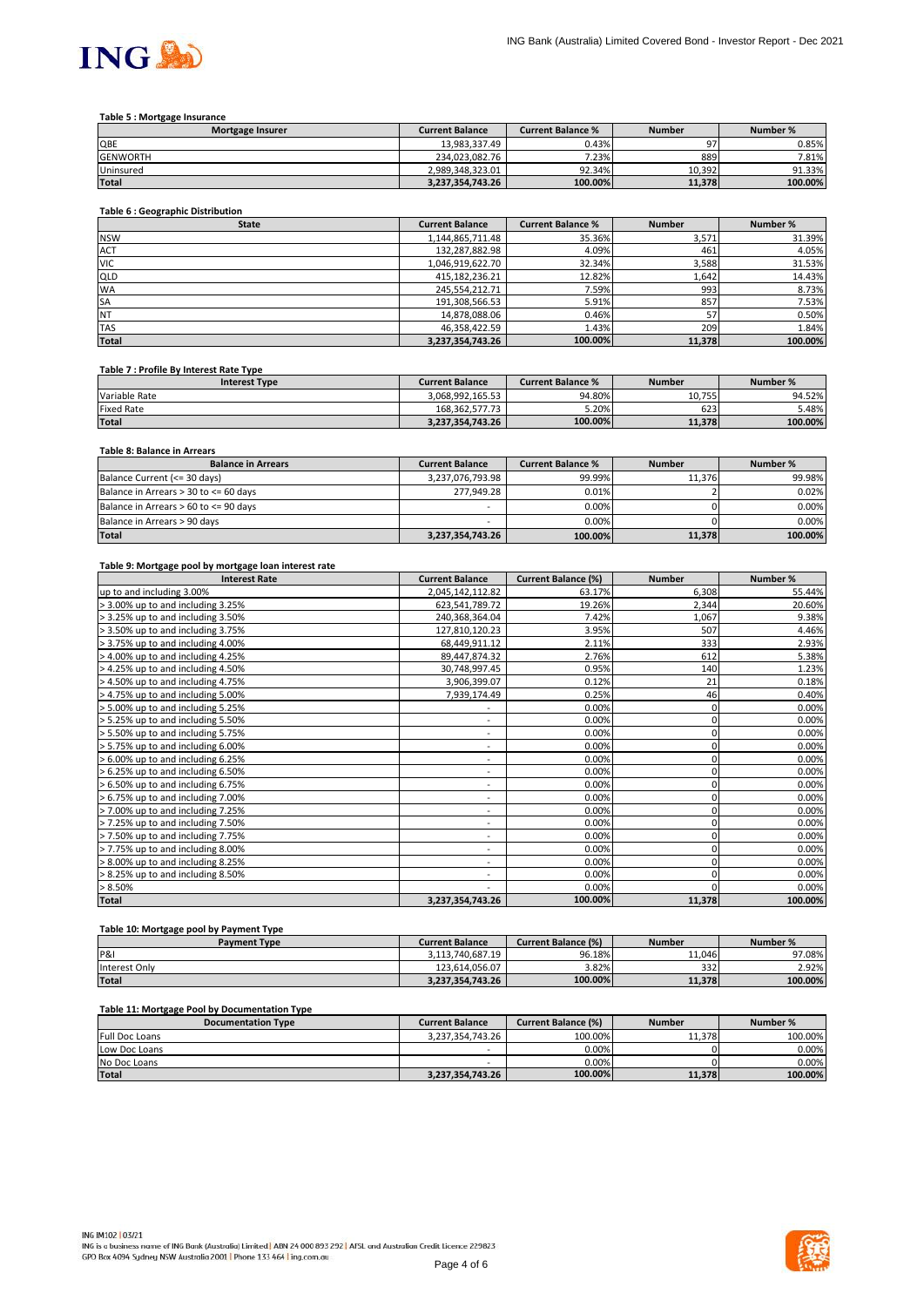

#### **Table 12: Mortgage Pool by Remaining Interest Only Period**

| <b>Remaining Interest Only Period</b>        | <b>Current Balance</b>   | <b>Current Balance (%)</b> | <b>Number</b> | Number % |
|----------------------------------------------|--------------------------|----------------------------|---------------|----------|
| Amortising Loans                             | 3,113,740,687.19         | 96.18%                     | 11.046        | 97.08%   |
| IO loans: > 0 up to and including 1 years    | 90,434,571.67            | 2.79%                      | 235           | 2.07%    |
| IO loans $:$ > 1 up to and including 2 years | 15,877,309.75            | 0.49%                      | 45            | 0.40%    |
| IO loans $:$ > 2 up to and including 3 years | 11,754,908.57            | 0.36%                      | 33            | 0.29%    |
| IO loans : > 3 up to and including 4 years   | 4,096,908.08             | 0.13%                      | 14            | 0.12%    |
| IO loans: > 4 up to and including 5 years    | 1,450,358.00             | 0.04%                      |               | 0.04%    |
| IO loans $:$ > 5 up to and including 6 years | $\overline{\phantom{a}}$ | 0.00%                      |               | 0.00%    |
| IO loans: $> 6$ up to and including 7 years  | $\overline{\phantom{a}}$ | 0.00%                      |               | 0.00%    |
| IO loans $:$ > 7 up to and including 8 years | -                        | 0.00%                      |               | 0.00%    |
| IO loans $:$ > 8 up to and including 9 years | ۰                        | 0.00%                      |               | 0.00%    |
| IO loans: > 9 up to and including 10 years   | $\overline{\phantom{a}}$ | 0.00%                      |               | 0.00%    |
| IO loans : > 10 years                        |                          | 0.00%                      |               | 0.00%    |
| <b>Total</b>                                 | 3,237,354,743.26         | 100.00%                    | 11,378        | 100.00%  |

## **Table 13: Mortgage Pool by Occupancy Status**

| <b>Occupancy Status</b> | <b>Current Balance</b> | <b>Current Balance (%)</b> | <b>Number</b> | Number % |
|-------------------------|------------------------|----------------------------|---------------|----------|
| Owner Occupied          | 2.878.395.953.01       | 88.91%                     | 10.049        | 88.32%   |
| Investment              | 358.958.790.25         | 11.09%                     | 1.329         | 11.68%   |
| <b>Total</b>            | 3.237.354.743.26       | 100.00%                    | 11.378        | 100.00%  |

## **Table 14: Mortgage Pool by Loan Purpose**

| <b>Loan Purpose</b>                  | <b>Current Balance</b> | <b>Current Balance (%)</b> | <b>Number</b> | Number % |
|--------------------------------------|------------------------|----------------------------|---------------|----------|
| Purchase Home (Owner Occupied)       | 1.423.657.649.08       | 43.98%                     | 4.799         | 42.18%   |
| <b>Purchased Investment Property</b> | 178.363.091.97         | 5.51%                      | 673           | 5.91%    |
| Refinance Home Loan (Owner Occupied) | 1,454,738,303.93       | 44.94%                     | 5,250         | 46.14%   |
| Refinance Investment Property        | 180.595.698.28         | 5.58%                      | 656           | 5.77%    |
| Other                                |                        | 0.00%                      |               | $0.00\%$ |
| <b>Total</b>                         | 3,237,354,743.26       | 100.00%                    | 11,378        | 100.00%  |

#### **Table 15: Mortgage Pool by Loan Seasoning**

| <b>Loan Seasoning</b>                | <b>Current Balance</b> | <b>Current Balance (%)</b> | <b>Number</b> | Number % |
|--------------------------------------|------------------------|----------------------------|---------------|----------|
| up to and including 3 months         |                        | 0.00%                      |               | 0.00%    |
| > 3 up to and including 6 months     | 14,866,987.50          | 0.46%                      | 43            | 0.38%    |
| > 6 up to and including 9 months     | 49,310,987.77          | 1.52%                      | 142           | 1.25%    |
| > 9 up to and including 12 months    | 30,417,969.17          | 0.94%                      | 92            | 0.81%    |
| > 12 up to and including 15 months   | 63,704,049.91          | 1.97%                      | 200           | 1.76%    |
| > 15 up to and including 18 months   | 152,394,569.19         | 4.71%                      | 443           | 3.89%    |
| > 18 up to and including 21 months   | 256,452,996.41         | 7.92%                      | 712           | 6.26%    |
| > 21 up to and including 24 months   | 144,284,108.68         | 4.46%                      | 387           | 3.40%    |
| > 24 up to and including 27 months   | 163,623,247.20         | 5.05%                      | 457           | 4.02%    |
| > 27 up to and including 30 months   | 93,710,728.93          | 2.89%                      | 297           | 2.61%    |
| > 30 up to and including 33 months   | 22,214,053.08          | 0.69%                      | 63            | 0.55%    |
| > 33 up to and including 36 months   | 48,593,223.94          | 1.50%                      | 157           | 1.38%    |
| > 36 up to and including 48 months   | 593,665,772.22         | 18.34%                     | 1,851         | 16.27%   |
| > 48 up to and including 60 months   | 566,171,038.41         | 17.49%                     | 1,940         | 17.05%   |
| > 60 up to and including 72 months   | 516,998,899.58         | 15.97%                     | 1,984         | 17.44%   |
| > 72 up to and including 84 months   | 155, 155, 443. 92      | 4.79%                      | 615           | 5.41%    |
| > 84 up to and including 96 months   | 96,495,208.37          | 2.98%                      | 400           | 3.52%    |
| > 96 up to and including 108 months  | 44,436,004.08          | 1.37%                      | 194           | 1.71%    |
| > 108 up to and including 120 months | 29,390,045.28          | 0.91%                      | 128           | 1.12%    |
| > 120 months                         | 195,469,409.62         | 6.04%                      | 1,273         | 11.19%   |
| <b>Total</b>                         | 3,237,354,743.26       | 100.00%                    | 11,378        | 100.00%  |

#### **Table 16: Mortgage Pool by remaining tenor**

| <b>Remaining tenor</b>          | <b>Current Balance</b> | <b>Current Balance (%)</b> | <b>Number</b> | Number % |
|---------------------------------|------------------------|----------------------------|---------------|----------|
| up to and including 1 yrs       | 1.01                   | 0.00%                      |               | 0.01%    |
| > 1 up to and including 2 yrs   | 77,626.62              | 0.00%                      |               | 0.03%    |
| > 2 up to and including 3 yrs   | 338,261.24             | 0.01%                      |               | 0.05%    |
| > 3 up to and including 4 yrs   | 217,931.74             | 0.01%                      |               | 0.04%    |
| > 4 up to and including 5 yrs   | 1,528,756.38           | 0.05%                      | 17            | 0.15%    |
| > 5 up to and including 6 yrs   | 3,380,750.58           | 0.10%                      | 23            | 0.20%    |
| > 6 up to and including 7 yrs   | 3,212,343.39           | 0.10%                      | 32            | 0.28%    |
| > 7 up to and including 8 yrs   | 5,117,397.31           | 0.16%                      | 35            | 0.31%    |
| > 8 up to and including 9 yrs   | 5,862,303.89           | 0.18%                      | 43            | 0.38%    |
| > 9 up to and including 10 yrs  | 10,258,492.34          | 0.32%                      | 85            | 0.75%    |
| > 10 up to and including 15 yrs | 144,528,840.75         | 4.46%                      | 944           | 8.30%    |
| > 15 up to and including 20 yrs | 327,828,479.35         | 10.13%                     | 1,568         | 13.78%   |
| > 20 up to and including 25 yrs | 1,218,620,520.73       | 37.64%                     | 4,403         | 38.70%   |
| > 25 up to and including 30 yrs | 1,516,383,037.93       | 46.84%                     | 4,214         | 37.04%   |
| $> 30$ yrs                      |                        | 0.00%                      |               | 0.00%    |
| <b>Total</b>                    | 3,237,354,743.26       | 100.00%                    | 11,378        | 100.00%  |